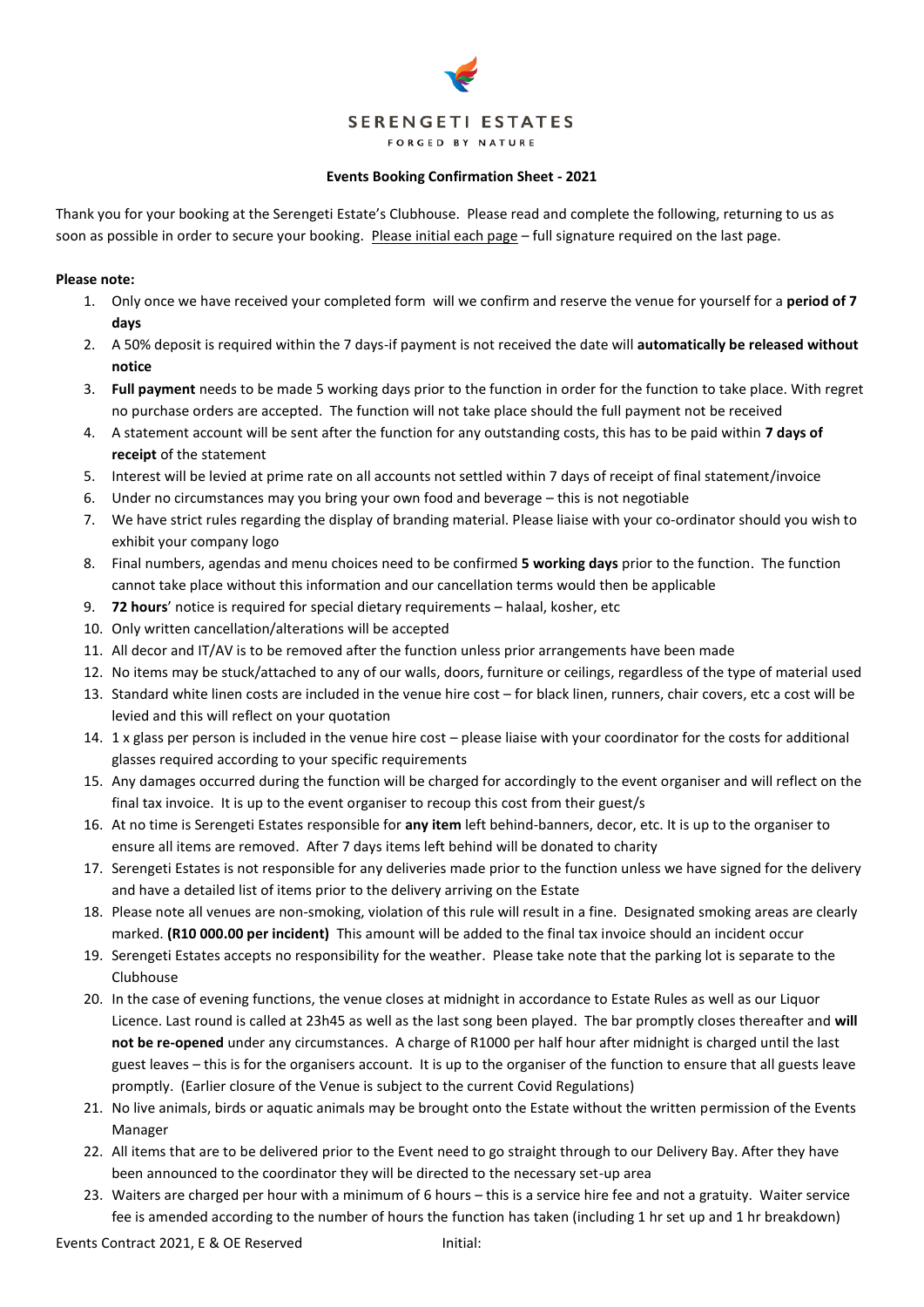- 24. The final waiter service fee will reflect on the final tax invoice sent after the Event. The amount may differ to the original quoted amount due to the above
- 25. All costs for the specific requirements of your function will reflect on your quotation. Quotations will be amended in accordance to requests, coordinators will update the quotation as many times as you require. Site inspections are used to showcase the venue and its capabilities, the coordinator cannot be held liable if any costs are not discussed verbally during the site inspection
- 26. External Suppliers not arranged by Serengeti Estates. Serengeti Estates is not liable should an External Supplier arranged by the client not set up in time for the Event or set-up incorrectly. Serengeti Estates is not liable for any Supplier's equipment/belongings
- 27. External Suppliers arranged by Serengeti Estates. Once confirmation has been received from the client to go ahead with the Supplier's quotation, the client becomes liable for all costs for this quotation/invoice including cancellation costs as reflected on Serengeti Estates quotation and/or tax invoice
- 28. No takeaway containers can be dished up from the Buffets
- 29. The Venue may make changes based on the current Level of Covid-19 and as instructed by the Government.
- 30. At Serengeti we are committed to ensuring the protection and security of your personal information and meeting our data protection obligations. We shall not pass on your personal details to a 3<sup>rd</sup> party.

I have read and accepted the above 30 points:

| Signed:      |  |
|--------------|--|
| Date:        |  |
| Full Name:   |  |
| Designation: |  |

# **EVENT BOOKING INFORMATION:**

| Date of the function                                |  |
|-----------------------------------------------------|--|
| Name of company                                     |  |
| Name of organizer                                   |  |
| Cell number of organizer                            |  |
| VAT number of company                               |  |
| Postal address                                      |  |
| Telephone number                                    |  |
| Facsimile number                                    |  |
| <b>Email address</b>                                |  |
| Number of guests                                    |  |
| (Including facilitators, exhibitors, photographers, |  |
| body guards, etc)                                   |  |
| Set-up style required                               |  |
| (U-Shape, banquet rounds, school room, etc)         |  |
| Venue                                               |  |
| Additional decor required                           |  |
| Additional IT/AV rentals required                   |  |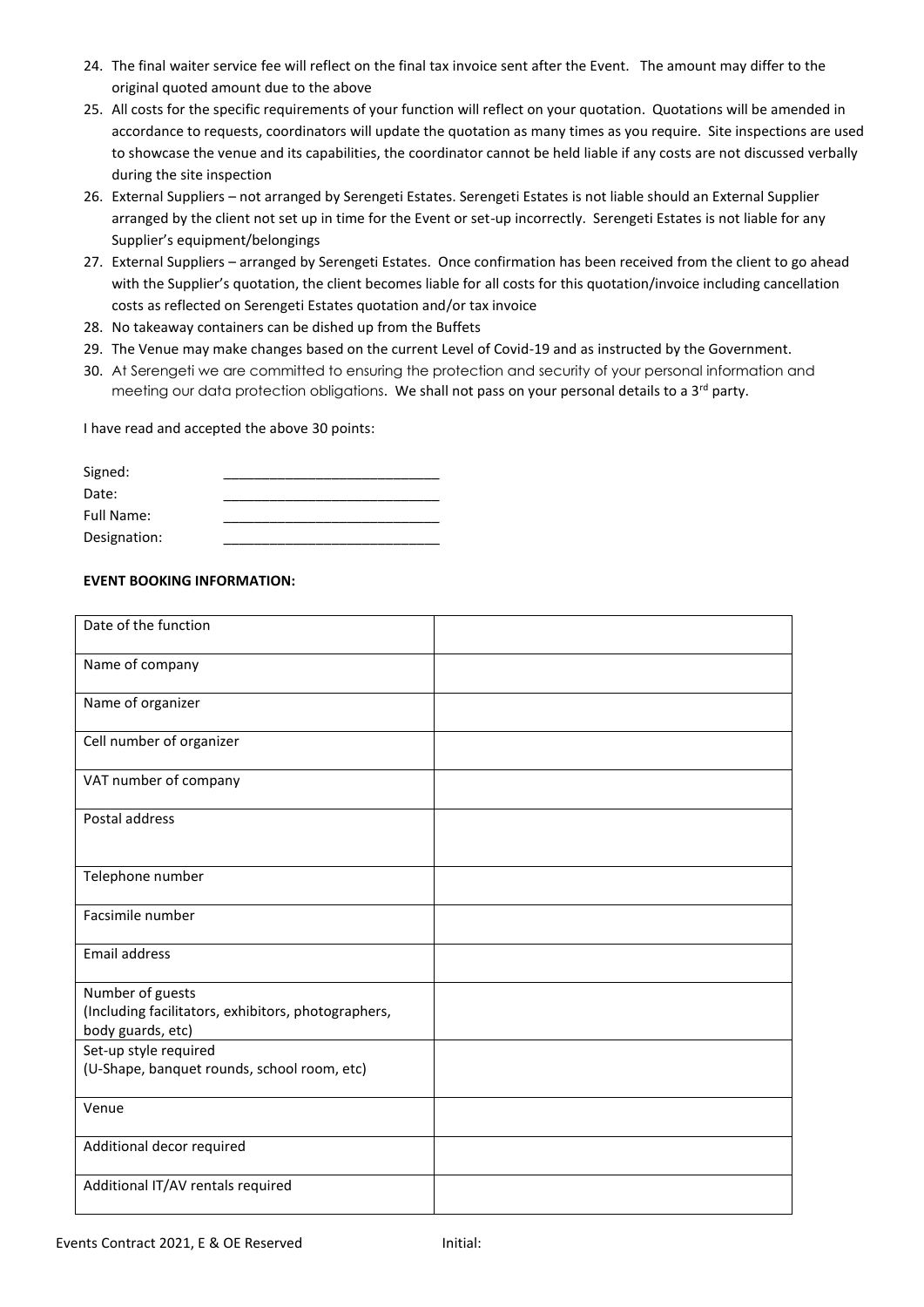| Data projector and screen required          |  |
|---------------------------------------------|--|
|                                             |  |
| PA System required                          |  |
|                                             |  |
| Sound for presentations required            |  |
| Podium or top table required                |  |
| Menu selected                               |  |
|                                             |  |
| Dietary requirements                        |  |
| Beverages-master or cash account            |  |
| Beverage account limit if a master account  |  |
| Details for outsourced suppliers            |  |
|                                             |  |
| Linen requirements if hiring from Serengeti |  |
| <b>Disabilities</b>                         |  |
|                                             |  |

## **Cancellation Policy**

In the event that the client wishes to cancel the function, notice must be given in writing. The client is allowed one postponement if requested one month (Minimum 31 days) in advance. The following cancellation fee will be levied:

| 121 days prior        | No cancellation fee    |
|-----------------------|------------------------|
| 120-90 days prior     | 30% of the total cost  |
| 89-30 days prior      | 50% of the total cost  |
| 29 days or less prior | 100% of the total cost |

# **Conference Policy**

Full Day Conference is for a period of 9 hours from start to finish Half Day Conference is for a period of 5 hours from start to finish (Including Lunch) Additional hiring fees apply should the Conference exceed these hours

## **Additional Terms and Conditions**

In the event of an Event Company/PCO arranging the function on behalf of a client the client is also expected to sign acceptance of our terms and conditions. We are not responsible if any of our information is not passed on by the Event Company/PCO to their client. Any costs not advised to the client will be covered by the Event Company/PCO. Our policies and costing will not be amended due to miscommunication between the Event Company/PCO and their client.

If this contract is completed by an individual on behalf of a company the company takes full responsibility for the acceptance for all terms and conditions regardless of the designation of the signatory within the company.

## **Breakages Policy**

Should any breakages or damage to equipment, cutlery, crockery, furniture, fixtures, linen, walls, windows or any other property at Serengeti Estates occur by guests attending the function, all charges or costs relating to such breakages or damages, including but not limited to replacement costs, rental costs incurred in the event that temporary replacements need to be rented or courier or transport charges, will be for the account of the Client. This will be added to the final Tax Invoice and a full incident report will be included.